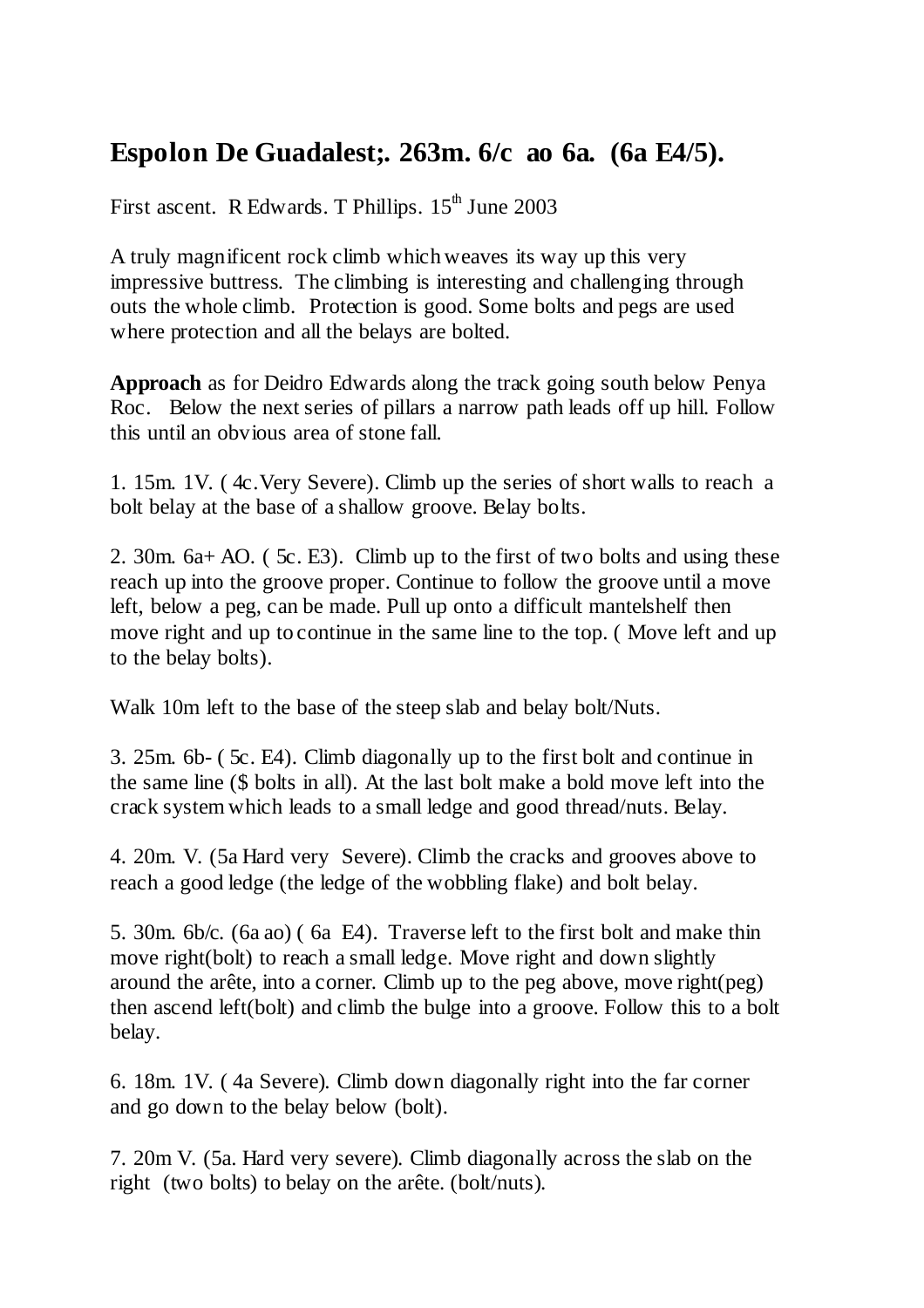8. 20m 6b (6a ao). (6a. E5). Climb diagonally up to reach a flake and stand on this to reach a bolt. Ascend leftwards with increasing difficulty to reach a small ledge on the arête and bolt/nut belays

9. 25m. V. ( 5a. HVS). Climb directly to the bulge above and surmount this into a groove. Up this and the rock above to a good ledge and bolt/nut belays.

10.25m. V. (5a HVS). Climb directly up the broad arête to a flake. Climb up this then left and up to reach a small ledge and bolt/nut belays.

11. 35m 6a ( 5b E1). Climb directly up the wall above to reach the left arête and zig zag through the overhangs ( Bolt) then climb the headwall to reach the top. Belay well back on a thread in the large blocks.

Descent. Walk back down the gully on the right or traverse above the rock faces on the left and descent to the path leading down through the narrow passage which leads to the track below Penya Roc.

## **A Vertical World. (El Mundo de Vertical) 205m. 6c/7a? or 6c ao.**

First ascent. R Edwards T Phillips. L. Fallon  $27<sup>th September</sup> 2003$ 

A superb climb with very contrasting pitches. Exposed and demanding. A classic alpine style route.

**Approach** as for Deidro Edwards along the track going south below Penya Roc. Below the next series of pillars a narrow path leads off up hill. Follow this until an obvious area of stone fall.

1. 15m. 1V. ( 4c.Very Severe). Climb up the series of short walls to reach a bolt belay at the base of a shallow groove. Belay bolts.

2. 30m. 6a+ AO. ( 5c. E3). Climb up to the first of two bolts and using these reach up into the groove proper. Continue to follow the groove until a move left, past a peg, can be made. Pull up onto a difficult mantelshelf then move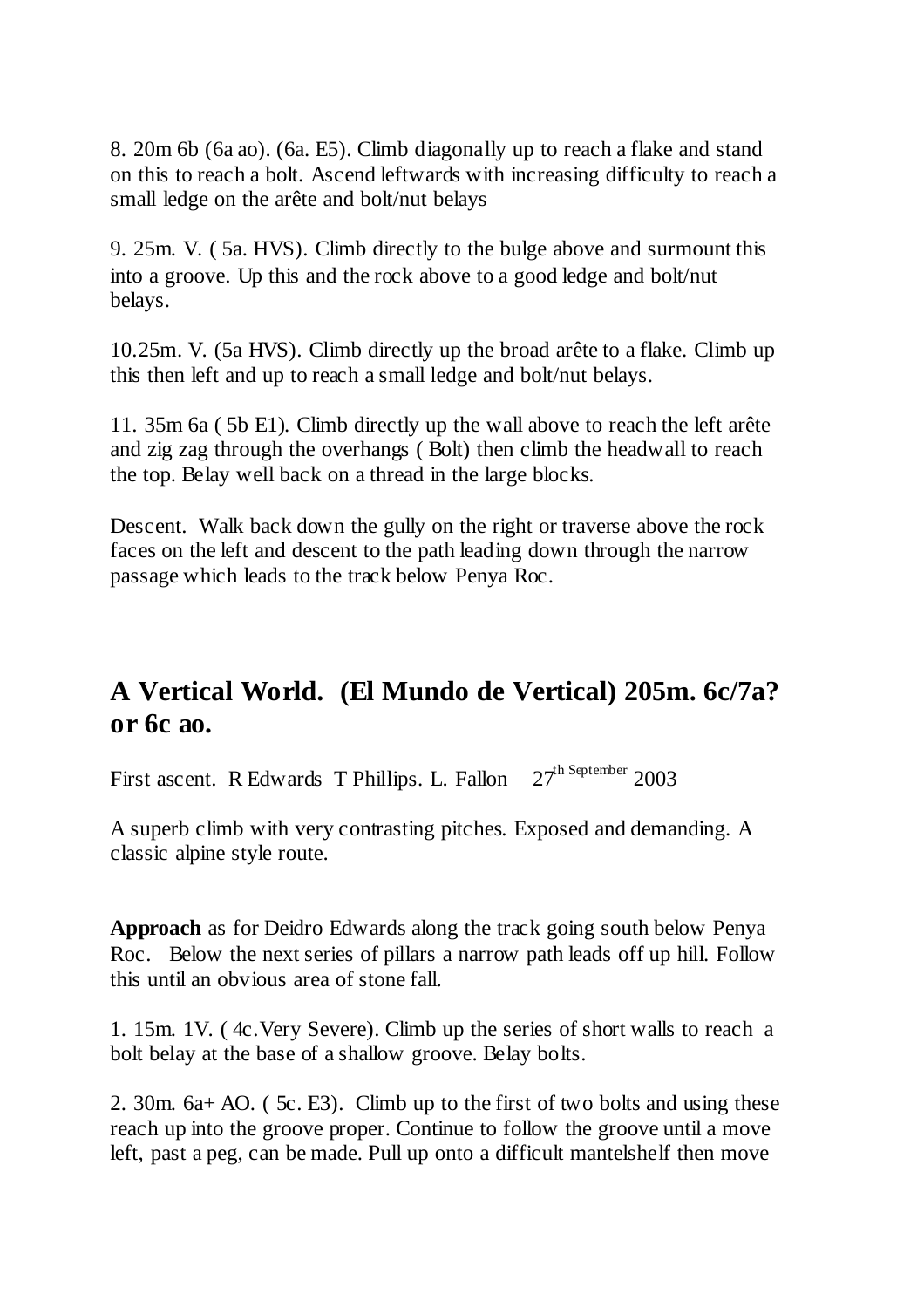right and t continue right in the same line to the top. (Move left at the top and up to the belay bolts).

3.20m.2. Scramble up to the base of the wall and traverse right to a bolt belay below a steep crack.

4.25m 6c/7a? or 6b+ ao. Climb the wall to the first bolt and follow the pockets ( bolt) to the roof. Traverse left to gain a vertical crack which leads to a tree. Traverse left again across the slab (bolt) and then direct to a thread runner. Traverse left and down to a bolt belay in a wide bay.

5. V+. 35m. Climb the overhanging wall which leads into a wide water worn channel. This leads to a bolts belay.

6. 20m. V. Climb directly to the base of the overhanging corners above which are followed to a small ledge and bolt/cam belay.

7.40m. 6a+/6b? Continue up the deep chimneys and cracks, passing two bolts, until the angle easies where a bolts on the right , below an overhang can be clipped. Swing right and climb the steep crack to a good ledge and bolt belay.

8.20m V. Climb directly up the slab then traverse right onto a small ledge. Go direct and climb the steep pillar to another small ledge and good thread runner in the slab above. Nut/thread belay (hanging).

9. 35m 6b+. From the belay ascend right to a bolt,climb direct to reach another just on your left. Climb to the roof ,traverse left and surmount this to reach a good belay ledge and bolt/nut belay.

10. 20m V. Climb the slab just left of the belay and then the roof above , on its left edge. Climb the slab above to the top. Bolt belay.

## **Dreamworks. 216m. E4/5. New route right of Casiopia.**

 $V/7a$ .or 6a+ and AO/ 6a/6c+/6a/V/V/6a+/V+.

(4c/6a or 5c and AO/5b/5c/ 5b/4c/4c/5c/4c).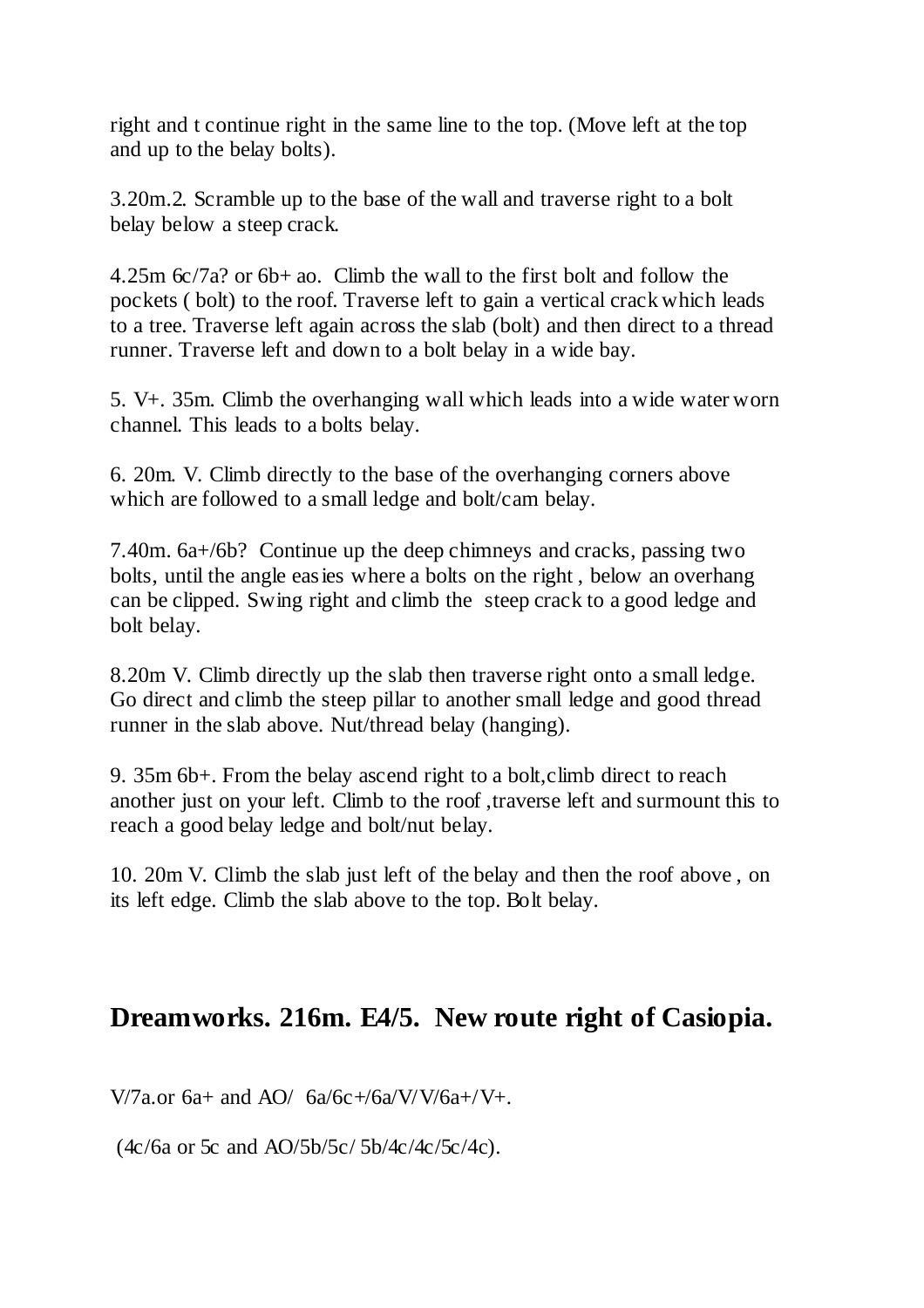Approach as for Espolon Gaudalest and Vertical Worlds. Once on the path continue along the base of the steep overhanging walls until a fence is reach by a buttress leaning up against the main wall. Go Over the fence and continue up the slope until below broken rock and steep groove above. This is also the starting place for Casiopea.

1. 25m. V. ( 4c) Climb the broken pillar rightwards , making for a small overhang. Go over this onto a slab and move right to a small ledge and bolt / nut belays.

2. 25m. 7a. or 6a+ and AO. (6a or 5c and AO). Climb the slanting groove to until the steep bulging wall. Climb this (3 bolts and one peg). Above the steep bulge traverse right unto a small ledge and bolt belays. This is also the belay of **Apocalypse**.

3. 20m. 6a. (5b). Climb the overhanging groove on the right, making a strenuous pull over the final roof ( bolt) to reach a good ledge and bolt belays.

4. 18m.  $6c + (5c)$  (mainly bolt protected). Climb up to the overhang above ( bolt) and move right onto the wall above. Climb this bolt protected, until a sloping ledge is reached and a hanging bolt belay. (continuing will create a lot of rope drag).

5. 30m. 6a. (5b). Climb right and up left to a bolt. Move up and ascend right ( bolt) to an small overlap. Pull over this and ascend left to belay in the wide crack ( bolts).

6. 35m. V. (4c) Climb the crack and enter the wide chimney where a short scramble leads to a bolt belay.

7.18m. V. (4c). Climb the steep wall on the right to a thread. Go directly into the large cave / chimney and belay at the back ( threads).

8. 25m. 6a+ (5c). *A spectacular pitch* Climb the chimney to the roof and traverse out to the lip (three bolts). At the lip move out onto the right wall and climb this ( peg) to a good ledge and bolt belays.

9. 20m. V+ ( 4c). Climb the continuation cracks to the top of the wall. Belay on the large tree at the top.

F/A R Edwards M Edwards January  $17<sup>th</sup>$  2004.